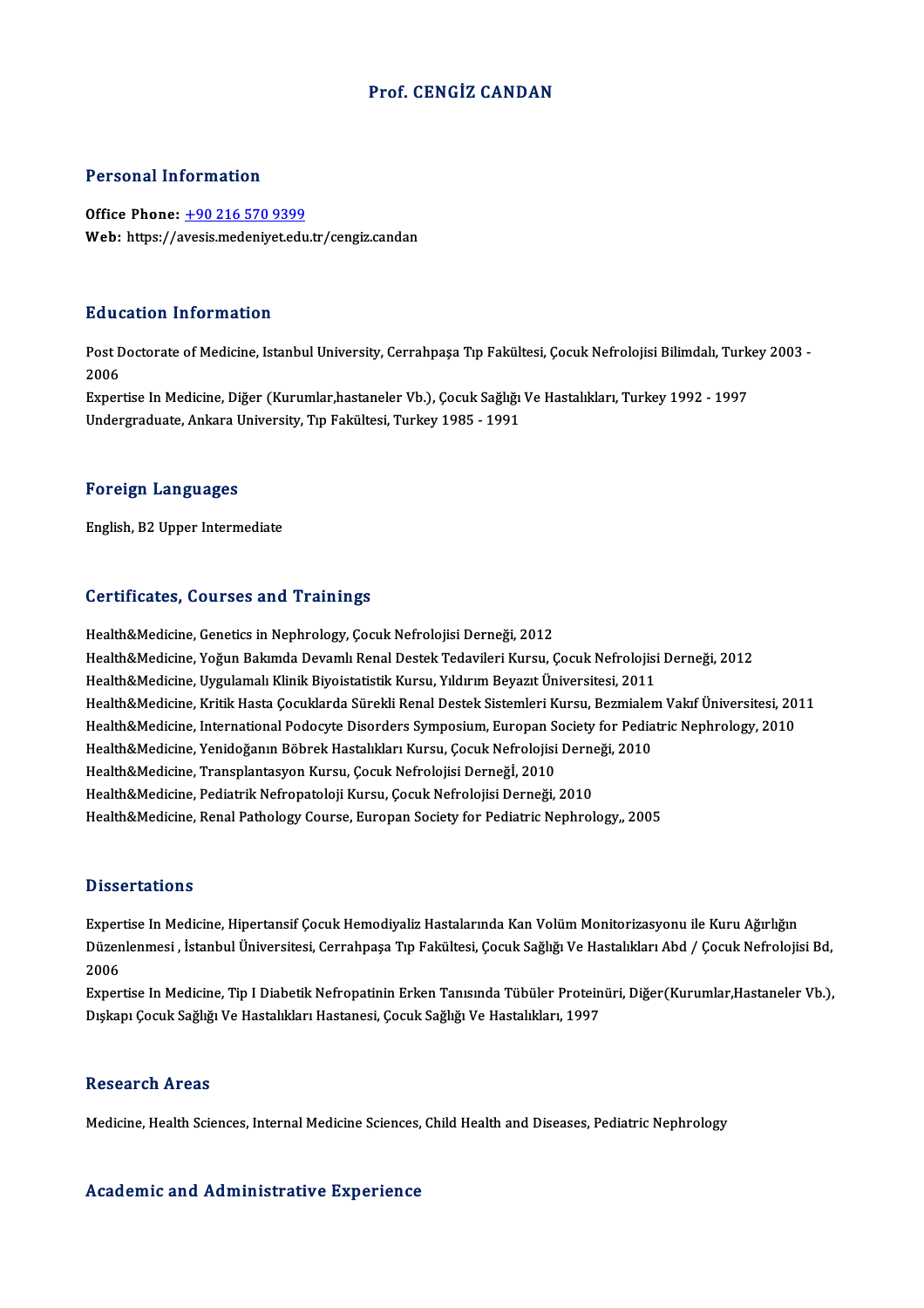### Courses

**Courses<br>Çocuklarda Asit-Baz Bozukluklarına Yaklaşım, Undergraduate, 2020 - 2021<br>Cosuklarda Krapik Böhrek Hesteltğı Undergraduate, 2020 - 2021** SSATBSS<br>Çocuklarda Asit-Baz Bozukluklarına Yaklaşım, Undergraduate, 202<br>Çocuklarda Kronik Böbrek Hastalığı, Undergraduate, 2020 - 2021<br>Doğustan Ünegenitel Sistem Sistem Anemalileri, Undergraduate, 20 Çocuklarda Asit-Baz Bozukluklarına Yaklaşım, Undergraduate, 2020 - 2021<br>Çocuklarda Kronik Böbrek Hastalığı, Undergraduate, 2020 - 2021<br>Doğuştan Ürogenital Sistem Sistem Anomalileri, Undergraduate, 2020 - 2021<br>Cosukluk seği Çocuklarda Kronik Böbrek Hastalığı, Undergraduate, 2020 - 2021<br>Doğuştan Ürogenital Sistem Sistem Anomalileri, Undergraduate, 20<br>Çocukluk çağında Nefrotik Sendrom, Undergraduate, 2020 - 2021<br>Cosukluk çağında Clamarülanafrit Doğuştan Ürogenital Sistem Sistem Anomalileri, Undergraduate, 20:<br>Çocukluk çağında Nefrotik Sendrom, Undergraduate, 2020 - 2021<br>Çocukluk çağında Glomerülonefritler, Undergraduate, 2020 - 2021 Çocukluk çağında Glomerülonefritler, Undergraduate, 2020 - 2021<br>Advising Theses

Advising Theses<br>Candan C., Henoch-Schönlein nefriti tanısı alan hastaların klinik ve laboratuvar bulgularının prognoz ile ilişkisi, Expertise<br>In Modisine GASLAN(Student), 2020 Ind Vienig Virosos<br>Candan C., Henoch-Schönlein nefriti ta<br>In Medicine, C.ASLAN(Student), 2020<br>Candan C., İshal ile ilişkili hamalitik üre Candan C., Henoch-Schönlein nefriti tanısı alan hastaların klinik ve laboratuvar bulgularının prognoz ile ilişkisi, Expert<br>In Medicine, C.ASLAN(Student), 2020<br>Candan C., İshal ile ilişkili hemolitik üremik sendromlu hastal

In Medicine, C.ASLAN(Student), 2020<br>Candan C., İshal ile ilişkili hemolitik üremik sendromlu hastalarımızın uzun dönem klinik izlemi, Expertise In Medicine,<br>M.ÇETİN(Student), 2019 Candan C., İshal ile ilişkili hemolitik üremik sendromlu hastalarımızın uzun dönem klinik izlemi, Expertis<br>M.ÇETİN(Student), 2019<br>Candan C., Antenatal ve erken postnatal hidronefroz tanısı alan hastaların izlemi, Expertise

M.ÇETİN(Student), 2019<br>Candan C., Antenatal ve erk<br>B.SANDAL(Student), 2019<br>Candan C. Snina bifida başt Candan C., Antenatal ve erken postnatal hidronefroz tanısı alan hastaların izlemi, Expertise In Medicine,<br>B.SANDAL(Student), 2019<br>Candan C., Spina bifida hastalığı olan çocuklarda yaşam kalitesi, Expertise In Medicine, A.E

B.SANDAL(Student), 2019<br>Candan C., Spina bifida hastalığı olan çocuklarda yaşam kalitesi, Expertise In Medicine, A.Erdem(Student), 2019<br>Candan C., Hayatın ilk bir yılında mikrolityazis ve daha büyük taşı olan bebeklerin iz Candan C., Spina bifida hastalığı ola<br>Candan C., Hayatın ilk bir yılında m<br>Medicine, G.Büşra(Student), 2018<br>Candan C. Solitar böhreği olan 929 Candan C., Hayatın ilk bir yılında mikrolityazis ve daha büyük taşı olan bebeklerin izlemi ve sonuçları, Expertise In<br>Medicine, G.Büşra(Student), 2018<br>Candan C., Soliter böbreği olan çocuklarda erken renal hasarın değerlen

Medic<br>Canda<br>2017<br>CAND Candan C., Soliter böbreği olan çocuklarda erken renal hasarın değerlendirilmesi, Expertise In Medicine, H.Gül(Stud<br>2017<br>CANDAN C., İzole proteinürili çocuklarda sol renal ven obstrüksiyonunun değerlendirilmesi, Expertise

2017<br>CANDAN C., İzole proteinürili çocuklarda sol renal ven obstrüksiyonunun değerlendirilmesi, Expertise In Medicine,<br>B.Ergin(Student), 2013 CANDAN C., İzole proteinürili çocuklarda sol renal ven obstrüksiyonunun değerlendirilmesi, Expertise In Medicine,<br>B.Ergin(Student), 2013<br>CANDAN C., Spina bifidalı çocuklarda üriner sistem enfeksiyonu sıklığı, antibiyotik d

B.Ergin(Student), 2013<br>CANDAN C., Spina bifidalı çocuklarda ürine<br>In Medicine, Z.ALBAYRAK(Student), 2012

# In Medicine, Z.ALBAYRAK(Student), 2012<br>Articles Published in Journals That Entered SCI, SSCI and AHCI Indexes

- rticles Published in Journals That Entered SCI, SSCI and AHCI Indexes<br>I. A case of chronic kidney disease with pulmonary hypertension, hyperuricemia, immunodeficiency<br>and other extremenal findings: Angwers A case of chronic kidney disease with poor and other extrarenal findings: Answers A case of chronic kidney disease with pulmonary hypert<br>and other extrarenal findings: Answers<br>GÖKNAR N., KELEŞOĞLU E., Kasap N., ÜÇKARDEŞ D., CANDAN C.<br>PEDIATRIC NEPHROLOCY 2022 (Journal Indoved in SCI) and other extrarenal findings: Answers<br>GÖKNAR N., KELEŞOĞLU E., Kasap N., ÜÇKARDEŞ D., CANDAN C.<br>PEDIATRIC NEPHROLOGY, 2022 (Journal Indexed in SCI) GÖKNAR N., KELEŞOĞLU E., Kasap N., ÜÇKARDEŞ D., CANDAN C.<br>PEDIATRIC NEPHROLOGY, 2022 (Journal Indexed in SCI)<br>II. A case of chronic kidney disease with pulmonary hypertension, hyperuricemia, immunodeficiency<br>and other extr PEDIATRIC NEPHROLOGY, 2022 (Journal Index<br>A case of chronic kidney disease with pul<br>and other extrarenal findings: Questions<br>CÖKNAR N. KELESOČLUE, Kesan N. ÜCKARD
- A case of chronic kidney disease with pulmonary hypert<br>and other extrarenal findings: Questions<br>GÖKNAR N., KELEŞOĞLU E., Kasap N., ÜÇKARDEŞ D., CANDAN C.<br>PEDIATRIC NEPHROLOCY, 2022 (Journal Indoved in SCI) and other extrarenal findings: Questions<br>GÖKNAR N., KELEŞOĞLU E., Kasap N., ÜÇKARDEŞ D., CANDAN C. GÖKNAR N., KELEŞOĞLU E., Kasap N., ÜÇKARDEŞ D., CANDAN C.<br>PEDIATRIC NEPHROLOGY, 2022 (Journal Indexed in SCI)<br>III. NONGROUPABLE NEISSERIA MENINGITIDIS DISEASE IN VACCINATED CHILDREN RECEIVING<br>ECULIZIMAR

PEDIATRIC NEPHROLOGY, 2022 (Journal Indexed in SCI)<br>NONGROUPABLE NEISSERIA MENINGITIDIS DISEA:<br>ECULIZUMAB<br>GÖKNAR N., ÜCKARDES D., CANDAN C., KELESOĞLU E. NONGROUPABLE NEISSERIA MENINGITIDIS DISI<br>ECULIZUMAB<br>GÖKNAR N., ÜÇKARDEŞ D., CANDAN C., KELEŞOĞLU E.<br>PEDIATRIC NEPHROLOCY. vel26. P.9.10. P.P.2401-2023 E<mark>CULIZUMAB</mark><br>GÖKNAR N., ÜÇKARDEŞ D., CANDAN C., KELEŞOĞLU E.<br>PEDIATRIC NEPHROLOGY, vol.36, no.10, pp.3401, 2021 (Journal Indexed in SCI)<br>TREATMENT OF TWO CHILDREN WITH COMPLEMENT H RELATED ATYE GÖKNAR N., ÜÇKARDEŞ D., CANDAN C., KELEŞOĞLU E.<br>PEDIATRIC NEPHROLOGY, vol.36, no.10, pp.3401, 2021 (Journal Indexed in SCI)<br>IV. TREATMENT OF TWO CHILDREN WITH COMPLEMENT H RELATED ATYPICAL HEMOLYTIC UREMIC<br>SYNDROME WIT

# PEDIATRIC NEPHROLOGY, vol.36, no.10, pp.3401, 202<br>TREATMENT OF TWO CHILDREN WITH COMPLE<br>SYNDROME WITH REGULAR PLASMA INFUSION TREATMENT OF TWO CHILDREN WITH COMPLEMENT H I<br>SYNDROME WITH REGULAR PLASMA INFUSION<br>GÖKNAR N., Arman T., ÜÇKARDEŞ D., KELEŞOĞLU E., CANDAN C.<br>PEDIATPIC NEPHPOLOCY, val 26. no.10. np.2401, 2021 (Journal SYNDROME WITH REGULAR PLASMA INFUSION<br>GÖKNAR N., Arman T., ÜÇKARDEŞ D., KELEŞOĞLU E., CANDAN C.<br>PEDIATRIC NEPHROLOGY, vol.36, no.10, pp.3401, 2021 (Journal Indexed in SCI) GÖKNAR N., Arman T., ÜÇKARDEŞ D., KELEŞOĞLU E., CANDAN C.<br>PEDIATRIC NEPHROLOGY, vol.36, no.10, pp.3401, 2021 (Journal Indexed in SCI)<br>V. THE EVALUATION OF CLINICAL, LABORATORY AND PATHOLOGIC FINDINGS OF CHILDREN WITH<br>UENOC

PEDIATRIC NEPHROLOGY, vol.36, no.10, pp.3401, 2021 (Journal Indexed in SCI)<br>THE EVALUATION OF CLINICAL, LABORATORY AND PATHOLOGIC FINDINGS OF CHII<br>HENOCH-SCHoNLEIN NEPHRITIS AND INVESTIGATING THE EFFECT ON PROGNOSIS<br>Askan THE EVALUATION OF CLINIC.<br>HENOCH-SCHONLEIN NEPHRI<br>Aslan C., CANDAN C., GÖKNAR N.<br>PEDIATRIC NEPHROLOCY, vol 36 HENOCH-SCHONLEIN NEPHRITIS AND INVESTIGATING THE EFFECT ON PROGNOSIS<br>Aslan C., CANDAN C., GÖKNAR N.<br>PEDIATRIC NEPHROLOGY, vol.36, no.10, pp.3377, 2021 (Journal Indexed in SCI)

VI. EVALUATION OF VACCINATION RATES AND ANTIBODY TITERS IN CHILDRENWITH CHRONIC KIDNEY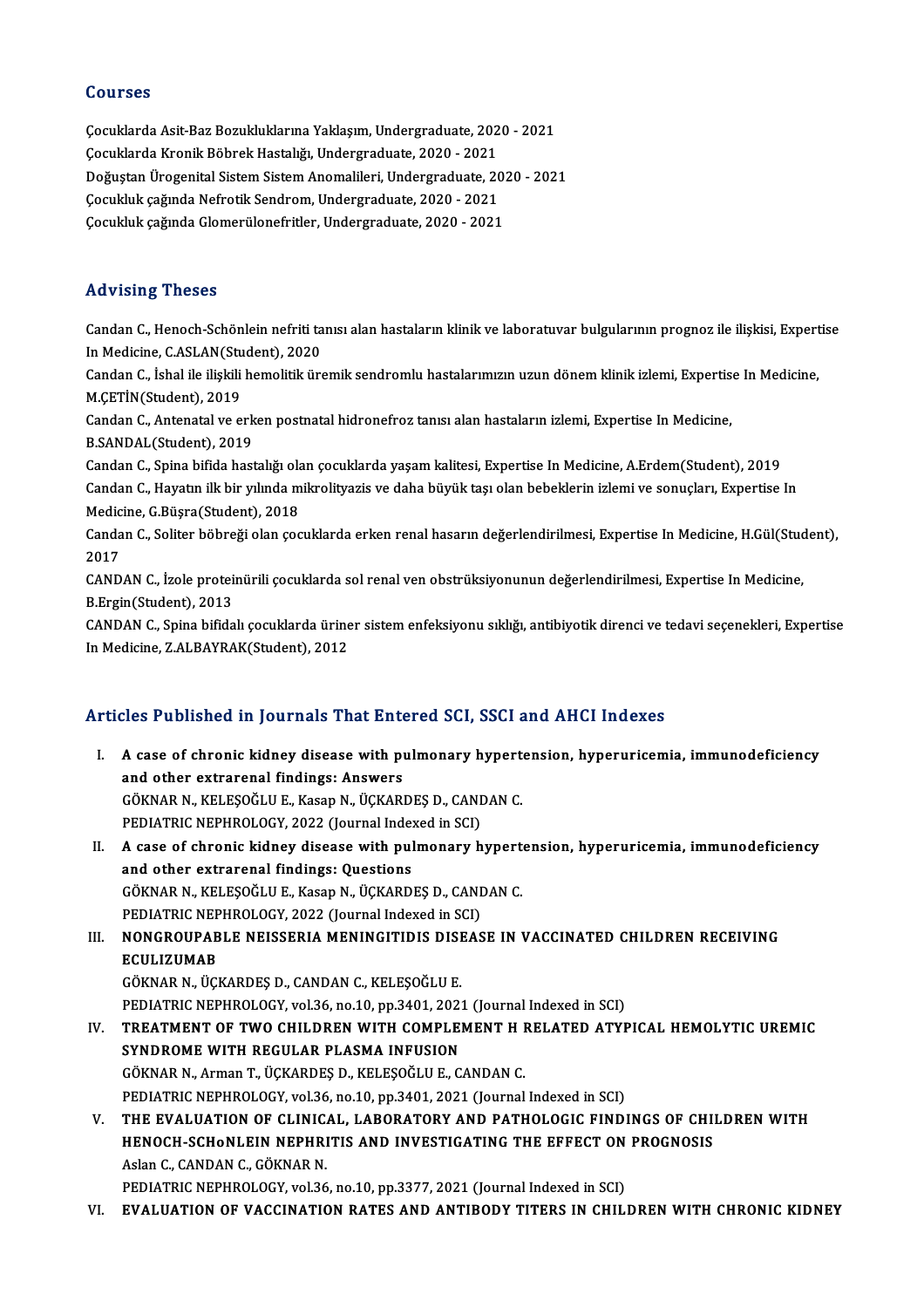# DISEASE AND COMPARISON WITH HEALTHY CHILDREN

DISEASE AND COMPARISON WI<br>Boyraz M., GÖKNAR N., CANDAN C.<br>PEDIATRIC NEBUROLOCY, vol 36 n DISEASE AND COMPARISON WITH HEALTHY CHILDREN<br>Boyraz M., GÖKNAR N., CANDAN C.<br>PEDIATRIC NEPHROLOGY, vol.36, no.10, pp.3335, 2021 (Journal Indexed in SCI)<br>A GASE OF HUPPA SYNDROME PRESENTING WITH EXTRA RENAL MANI

# Boyraz M., GÖKNAR N., CANDAN C.<br>PEDIATRIC NEPHROLOGY, vol.36, no.10, pp.3335, 2021 (Journal Indexed in SCI)<br>VII. – A CASE OF HUPRA SYNDROME PRESENTING WITH EXTRA-RENAL MANIFESTATIONS PEDIATRIC NEPHROLOGY, vol.36, no.10, pp.3335, 2023<br>A CASE OF HUPRA SYNDROME PRESENTING WIT<br>GÖKNAR N., KELEŞOĞLU E., CANDAN C., ÜÇKARDEŞ D.<br>PEDIATRIC NEPHROLOCY .vol.36, no.10, np.3395, 302. A CASE OF HUPRA SYNDROME PRESENTING WITH EXTRA-RENAL MANI<br>GÖKNAR N., KELEŞOĞLU E., CANDAN C., ÜÇKARDEŞ D.<br>PEDIATRIC NEPHROLOGY, vol.36, no.10, pp.3395, 2021 (Journal Indexed in SCI)<br>Bituyimah traatmant for difficult to tra GÖKNAR N., KELEŞOĞLU E., CANDAN C., ÜÇKARDEŞ D.<br>PEDIATRIC NEPHROLOGY, vol.36, no.10, pp.3395, 2021 (Journal Indexed in SCI)<br>VIII. Rituximab treatment for difficult-to-treat nephrotic syndrome in children: a multicenter

# PEDIATRIC NEPHROLO<br>Rituximab treatment<br>retrospective study<br>Tesdemir M. CANPOLO Rituximab treatment for difficult-to-treat nephrotic syndrome in children: a multicenter,<br>retrospective study<br>TasdemIr M., CANPOLAT N., YILDIZ N., OzcelIk G., Benzer M., SAYGILI S. K. , Ozkayin E. N. , Turkkan O. N. , Bala

**retrospective s<br>Tasdemir M., CAN<br>CANDAN C., et al.<br>TURVISH JOURNA** 

CANDAN C., et al.<br>TURKISH JOURNAL OF MEDICAL SCIENCES, vol.51, no.4, pp.1781-1790, 2021 (Journal Indexed in SCI)

IX. COL4A3mutation is an independent risk factor for poor prognosis in children with Alport syndrome TURKISH JOURNAL OF MEDICAL SCIENCES, vol.51, no.4, pp.1781-1790, 2021 (Journal Indexed in SCI)<br>COL4A3 mutation is an independent risk factor for poor prognosis in children with Alport syndre<br>Ozdemir G., Gülhan B., Atayar E COL4A3 mut<br>Ozdemir G., Gi<br>Soylu A., et al.<br>PEDIATRIC NI Ozdemir G., Gülhan B., Atayar E., Saygili S., Söylemezoğlu O., Özçakar Z. B. , Eroglu<br>Soylu A., et al.<br>PEDIATRIC NEPHROLOGY, vol.35, pp.1941-1952, 2020 (Journal Indexed in SCI)<br>Indowyl sulfate associates with condievessula

Soylu A., et al.<br>PEDIATRIC NEPHROLOGY, vol.35, pp.1941-1952, 2020 (Journal Indexed in SCI)<br>X. Indoxyl sulfate associates with cardiovascular phenotype in children with chronic kidney disease.<br>Helle L. Querfeld H. Kirshner PEDIATRIC NEPHROLOGY, vol.35, pp.1941-1952, 2020 (Journal Indexed in SCI)<br>Indoxyl sulfate associates with cardiovascular phenotype in children with chronic kidney disease<br>Holle J., Querfeld U., Kirchner M., Anninos A., Oku Indoxyl sulf<br>Holle J., Quer:<br>Bulut I., et al.<br>Pediatris non Holle J., Querfeld U., Kirchner M., Anninos A., Okun J., Thurn-Valsassina D., Bayazit A., Niemirska A., Canpolat N.,<br>Bulut I., et al.

Pediatric nephrology (Berlin, Germany), vol.34, pp.2571-2582, 2019 (Journal Indexed in SCI)

## XI. Outbreak of Shiga toxin-producing Escherichia-coli-associated hemolytic uremic syndrome in Outbreak of Shiga toxin-producing Escherichia-coli-associated hemolytic uremic syndrome in<br>Istanbul in 2015: outcome and experience with eculizumab.<br>AĞBAŞ A., GÖKNAR N., AKıNCı N., YıLDıRıM Z., TAŞDEMIR M., BENZER M., GÖKÇ Istanbul in 2015: outcome and experience with eculizumab.<br>AĞBAŞ A., GÖKNAR N., AKıNCı N., YıLDıRıM Z., TAŞDEMIR M., BENZE<br>S., et al.

AĞBAŞ A., GÖKNAR N., AKıNCı N., YıLDıRıM Z., TAŞDEMIR M., BENZER M., GÖKÇE İ., Candan C., KÜÇÜK N.,<br>S., et al.<br>Pediatric nephrology (Berlin, Germany), vol.33, pp.2371-2381, 2018 (Journal Indexed in SCI Expanded)<br>Effects of

Pediatric nephrology (Berlin, Germany), vol.33, pp.2371-2381, 2018 (Journal Indexed in SCI Expanded)

# XII. Effects of nutritional vitamin D supplementation on markers of bone and mineral metabolism in children with chronic kidney disease. Effects of nutritional vitamin D supplementation on markers of bone and mineral metabolism in<br>children with chronic kidney disease.<br>Lerch C., Shroff R., Wan M., Rees L., Aitkenhead H., Kaplan B., Thurn D., Karabay B., Niem

children with chronic kidney disease.<br>Lerch C., Shroff R., Wan M., Rees L., Aitkenhead H., Kaplan B., Thurn D., Karabay B., Niemirska A., Canpolat N., et<br>Nephrology, dialysis, transplantation : official publication of the Lerch C., Shroff R., Wan M., Rees L., Aitkenhead H., Kaplan B., Thurn D., Karabay B.,<br>Nephrology, dialysis, transplantation : official publication of the European Dialysis<br>European Renal Association, vol.33, pp.2208-2217, Nephrology, dialysis, transplantation : official publication of the European Dialysis and Transplant Association<br>European Renal Association, vol.33, pp.2208-2217, 2018 (Journal Indexed in SCI)<br>XIII. RITUXIMAB TREATMENT

# European Renal Associati<br>RITUXIMAB TREATMEI<br>MULTICENTER STUDY<br>TeSdemir M. Cennelat N. RITUXIMAB TREATMENT FOR DIFFICULT-TO-TREAT NEPHROTIC SYNDROME IN CHILDREN: A<br>MULTICENTER STUDY<br>TaSdemir M., Canpolat N., YILDIZ N., Ozcelik G., Benzer M., Saygili S. K. , Ozkayin N., Turkkan O. N. , Balat A., CANDAN<br>C. et

MULTI<br>TaSdem<br>C., et al.<br>PEDIAT TaSdemir M., Canpolat N., YILDIZ N., Ozcelik G., Benzer M., Saygili S. K. , Ozkayin N<br>C., et al.<br>PEDIATRIC NEPHROLOGY, vol.33, no.10, pp.1936, 2018 (Journal Indexed in SCI)<br>LONG TERM FOLLOW, UP RESULTS OF RATIENTS WITH ADC

# C., et al.<br>PEDIATRIC NEPHROLOGY, vol.33, no.10, pp.1936, 2018 (Journal Indexed in SCI)<br>XIV. LONG-TERM FOLLOW-UP RESULTS OF PATIENTS WITH ADCK4 MUTATIONS WHO HAVE BEEN<br>RIACNOSED IN ASVARTOMATIC RERIOD: EFFECTS OF FARLY INIT PEDIATRIC NEPHROLOGY, vol.33, no.10, pp.1936, 2018 (Journal Indexed in SCI)<br>LONG-TERM FOLLOW-UP RESULTS OF PATIENTS WITH ADCK4 MUTATIONS WHO HA<br>DIAGNOSED IN ASYMPTOMATIC PERIOD: EFFECTS OF EARLY INITIATION OF COQ10<br>SUPPL E LONG-TERM FOLLOW<br>DIAGNOSED IN ASYM<br>SUPPLEMENTATION DIAGNOSED IN ASYMPTOMATIC PERIOD: EFFECTS OF EARLY INITIATION OF COQ10<br>SUPPLEMENTATION<br>Atmaca M., GÜLHAN B., KARABAY BAYAZIT A., Candan C., ARICI M., TOPALOĞLU R., ÖZALTIN F.<br>PEDIATPIC NEPHROLOCY .vol 33. no.19. np.1921-19

SUPPLEMENTATION<br>Atmaca M., GÜLHAN B., KARABAY BAYAZIT A., Candan C., ARICI M., TOPALOĞLU R., ÖZA<br>PEDIATRIC NEPHROLOGY, vol.33, no.10, pp.1821-1822, 2018 (Journal Indexed in SCI)<br>Metabolis asidosis is sommon and assosiates PEDIATRIC NEPHROLOGY, vol.33, no.10, pp.1821-1822, 2018 (Journal Indexed in SCI)

# XV. Metabolic acidosis is common and associates with disease progression in children with chronic Metabolic acidosis is common and associates with disease progression in children with chronic<br>kidney disease<br>Harambat J., Kunzmann K., Azukaitis K., Bayazit A. K. , Canpolat N., Doyon A., DÜZOVA A., Niemirska A., Sozeri B.

kidney disease<br>Harambat J., Kunzmann K.<br>Thurn-Valsassina D., et al.<br>KIDNEV INTERNATIONAL Harambat J., Kunzmann K., Azukaitis K., Bayazit A. K. , Canpolat N., Doyon A., DÜZOVA<br>Thurn-Valsassina D., et al.<br>KIDNEY INTERNATIONAL, vol.92, no.6, pp.1507-1514, 2017 (Journal Indexed in SCI)<br>Follow un requite of patient

Thurn-Valsassina D., et al.<br>KIDNEY INTERNATIONAL, vol.92, no.6, pp.1507-1514, 2017 (Journal Indexed in SCI)<br>XVI. Follow-up results of patients with ADCK4 mutations and the efficacy of CoQ10 treatment KIDNEY INTERNATIONAL, vol.92, no.6, pp.1507-1514, 2017 (Journal Indexed in SCI)<br>Follow-up results of patients with ADCK4 mutations and the efficacy of CoQ10 treatment<br>Atmaca M., GÜLHAN B., Korkmaz E., Inozu M., SÖYLEMEZOĞL Parmaksiz G., DÜZOVA A., et al. Atmaca M., GÜLHAN B., Korkmaz E., Inozu M., SÖYLEMEZOĞLU O., CANDAN C., KARAB<br>Parmaksiz G., DÜZOVA A., et al.<br>PEDIATRIC NEPHROLOGY, vol.32, no.8, pp.1369-1375, 2017 (Journal Indexed in SCI)<br>Cardiovassular Phanatunes in Chi

PEDIATRIC NEPHROLOGY, vol.32, no.8, pp.1369-1375, 2017 (Journal Indexed in SCI)<br>XVII. Cardiovascular Phenotypes in Children with CKD: The 4C Study.

Schaefer F., Doyon A., Azukaitis K., Bayazit A., Canpolat N., Duzova A., Niemirska A., Sözeri B., Thurn D., Anarat A., et<br>al. Ca<br>Sc<br>al.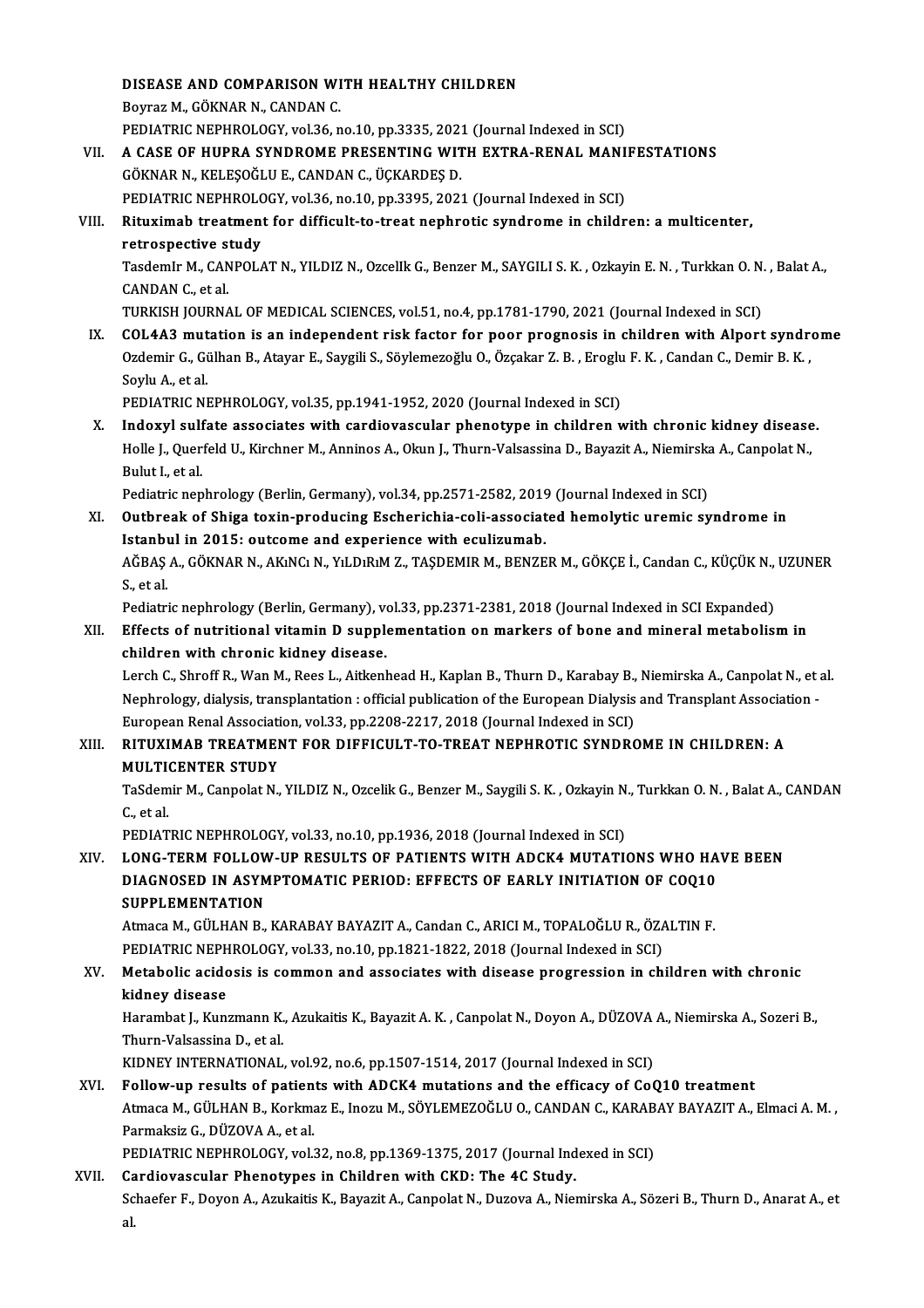Clinical journal of the American Society of Nephrology : CJASN, vol.12, pp.19-28, 2017 (Journal Indexed in SCI)<br>Conetis, Environmental, and Disease Associated Conrelates of Vitamin D Status in Children with Ci

Clinical journal of the American Society of Nephrology : CJASN, vol.12, pp.19-28, 2017 (Journal Indexed in SCI)<br>XVIII. Genetic, Environmental, and Disease-Associated Correlates of Vitamin D Status in Children with CKD.<br>Dev Clinical journal of the American Society of Nephrology : CJASN, vol.12, pp.19-28, 2017 (Journal Indexed in SCI)<br>Genetic, Environmental, and Disease-Associated Correlates of Vitamin D Status in Children with CKD.<br>Doyon A., Genetic, Environmental, and Disease-Associated Correlates of Vitamin D Status in Children with CKD.<br>Doyon A., Schmiedchen B., Sander A., Bayazit A., Duzova A., Canpolat N., Thurn D., Azukaitis K., Anarat A., Bacchetta<br>J., Doyon A., Schmiedchen B., Sander A., Bayazit A., Duzova A., Canpolat N., Thurn D., Azukaitis K., Anarat A., Bacchetta<br>J., et al.<br>Clinical journal of the American Society of Nephrology : CJASN, vol.11, pp.1145-53, 2016 (Jou

XIX. Markers of Bone Metabolism Are Affected by Renal Function and Growth Hormone Therapy in Clinical journal of the American Society of N<br>Markers of Bone Metabolism Are Affer<br>Children with Chronic Kidney Disease<br>Doven A. Fischer D. Boyezit A. K. Cannelet Markers of Bone Metabolism Are Affected by Renal Function and Growth Hormone Therapy in<br>Children with Chronic Kidney Disease<br>Doyon A., Fischer D., Bayazit A. K. , Canpolat N., DÜZOVA A., Sozeri B., Bacchetta J., Balat A.,

Children with Chronic Kidney Disease<br>Doyon A., Fischer D., Bayazit A. K. , Canpolat N., DÜZOV<br>et al.<br>PLOS ONE, vol.10, no.2, 2015 (Journal Indexed in SCI) Doyon A., Fischer D., Bayazit A. K. , Canpolat N., DÜZOV<br>et al.<br>PLOS ONE, vol.10, no.2, 2015 (Journal Indexed in SCI)<br>Mutations In Anksé Gause A Nonbronanhthisis l

et al.<br>PLOS ONE, vol.10, no.2, 2015 (Journal Indexed in SCI)<br>XX. Mutations In Anks6 Cause A Nephronophthisis-like Phenotype With End Stage Renal Disease<br>Teckiran E. Korkmaz E. Gueen S. Kosukgu G. Kormaz E. Kormalar G. Bryd Taskiran E., Korkmaz E., Gucer S., KOŞUKCU C., Kaymaz F., Koyunlar C., Bryda E. C. , Chaki M., Lu D. D. , Vadnagara<br>K., et al. Mutatio<br>Taskirai<br>K., et al.<br>PEDIAT Taskiran E., Korkmaz E., Gucer S., KOŞUKCU C., Kaymaz F., Koyunlar C., Bryda E.<br>K., et al.<br>PEDIATRIC NEPHROLOGY, vol.29, no.9, pp.1820, 2014 (Journal Indexed in SCI)<br>Mutations in ANKSE Cause a Nanhronophthisis I ike Phonot

- K, et al.<br>PEDIATRIC NEPHROLOGY, vol.29, no.9, pp.1820, 2014 (Journal Indexed in SCI)<br>XXI. Mutations in ANKS6 Cause a Nephronophthisis-Like Phenotype with ESRD<br>Teckinan E.Z., Verkman E. Guser S. VOSUKGU.C. Vorman E. Vournla PEDIATRIC NEPHROLOGY, vol.29, no.9, pp.1820, 2014 (Journal Indexed in SCI)<br><mark>Mutations in ANKS6 Cause a Nephronophthisis-Like Phenotype with ESRD</mark><br>Taskiran E. Z. , Korkmaz E., Gucer S., KOŞUKCU C., Kaymaz F., Koyunlar C., B Muta<br>Taski<br>et al.<br>IOUP Taskiran E. Z. , Korkmaz E., Gucer S., KOŞUKCU C., Kaymaz F., Koyunlar C., Bryda E. C. , Chaki M., Lu D., Vadnagara<br>et al.<br>JOURNAL OF THE AMERICAN SOCIETY OF NEPHROLOGY, vol.25, no.8, pp.1653-1661, 2014 (Journal Indexed in et al.<br>JOURNAL OF THE AMERICAN SOCIETY OF NEPHROLOGY, vol.25, no.8, pp.1653-1661, 2014 (Journal Indexed in<br>SCI)
- JOURNAL OF THE AMERICAN SOCIETY OF NEPHROLOGY, vol.25, no.8, pp.1653-1661, 2014 (Journal Indexed<br>SCI)<br>XXII. Subclinical cardiovascular disease and its association with risk factors in children with steroid-<br>resistent perha resistant nephrotic syndrome<br>Candan C., Canpolat N., Gokalp S., Yildiz N., Turhan P., Tasdemir M., Sever L., Caliskan S. Subclinical cardiovascular disease and its association with risk factors in ch<br>resistant nephrotic syndrome<br>Candan C., Canpolat N., Gokalp S., Yildiz N., Turhan P., Tasdemir M., Sever L., Caliskan S.<br>REDIATRIC NERHROLOCY v resistant nephrotic syndrome<br>Candan C., Canpolat N., Gokalp S., Yildiz N., Turhan P., Tasdemir M., Sever L., Calisk<br>PEDIATRIC NEPHROLOGY, vol.29, no.1, pp.95-102, 2014 (Journal Indexed in SCI)<br>Hamolytis uromis syndrome out

- Candan C., Canpolat N., Gokalp S., Yildiz N., Turhan P., Tasdemir M<br>PEDIATRIC NEPHROLOGY, vol.29, no.1, pp.95-102, 2014 (Journa<br>XXIII. Hemolytic uremic syndrome outbreak in Turkey in 2011 PEDIATRIC NEPHROLOGY, vol.29, no.1, pp.95-102, 2014 (Journal Indexed in SCI)<br>Hemolytic uremic syndrome outbreak in Turkey in 2011<br>Ekinci Z., Candan C., ALPAY H., CANPOLAT N., Akyuz S. G. , Gunduz Z., DURSUN I., BEK K., Dur Hemolytic uremic syndrome outbreak in Turkey in 2011<br>Ekinci Z., Candan C., ALPAY H., CANPOLAT N., Akyuz S. G. , Gunduz Z., DURSUN I., BEK K., Dur:<br>TURKISH JOURNAL OF PEDIATRICS, vol.55, no.3, pp.246-252, 2013 (Journal Inde Ekinci Z., Candan C., ALPAY H., CANPOLAT N., Akyuz S. G., Gunduz Z., DURS<br>TURKISH JOURNAL OF PEDIATRICS, vol.55, no.3, pp.246-252, 2013 (Journa<br>XXIV. A severity affected case with Schimke immuno-osseous dysplasia<br>CANDAN C.
- TURKISH JOURNAL OF PEDIATRICS, vol.55, no.3, pp.246-252, 2013 (Journal Indexed in SCI)<br>A severity affected case with Schimke immuno-osseous dysplasia<br>CANDAN C., YILMAZ Y., ALANAY Y., TURHAN P., CANDAN F., ERGÜVEN M. A severity affected case with Schimke immuno-osseous dysplasia<br>CANDAN C., YILMAZ Y., ALANAY Y., TURHAN P., CANDAN F., ERGÜVEN M.<br>TURK PEDIATRI ARSIVI-TURKISH ARCHIVES OF PEDIATRICS, vol.47, no.4, pp.319-321, 2012 (Journal CAN<br>TURI<br>SCI)<br>Vari TURK PEDIATRI ARSIVI-TURKISH ARCHIVES OF PEDIATRICS, vol.47, no.4, pp.319-321, 2012 (Journal Index<br>SCI)<br>XXV. Variability of pulse wave velocity during hemodialysis session in children undergoing chronic<br>hemodialysis
- SCI)<br>XXV. Variability of pulse wave velocity during hemodialysis session in children undergoing chronic<br>hemodialysis

CANPOLAT N., CANDAN C., Tasdemir M., Erkut S., Sever L., ÇALIŞKAN S.

PEDIATRIC NEPHROLOGY, vol.27, no.9, pp.1806, 2012 (Journal Indexed in SCI)

# CANPOLAT N., CANDAN C., Tasdemir M., Erkut S., Sever L., ÇALIŞKAN S.<br>PEDIATRIC NEPHROLOGY, vol.27, no.9, pp.1806, 2012 (Journal Indexed in SCI)<br>XXVI. Glucose intolerance: is it a risk factor for cardiovascular disease in c PEDIATRI<br>Glucose i<br>disease?<br>Cannalat l Glucose intolerance: is it a risk factor for cardiovascular disease in children with chronic ki<br>disease?<br>Canpolat N., Caliskan S., Sever L., Guzeltas A., Kantarci F., Candan C., Civilibal M., Kasapcopur O., Arisoy N<br>Pediat

disease?<br>Canpolat N., Caliskan S., Sever L., Guzeltas A., Kantarci F., Candan C., Civilibal M., Kasapcopu<br>Pediatric nephrology (Berlin, Germany), vol.27, pp.627-35, 2012 (Journal Indexed in SCI)<br>Dialysate CA125, levels aft

Canpolat N., Caliskan S., Sever L., Guzeltas A., Kantarci F., Candan C., Civilibal M., K<br>Pediatric nephrology (Berlin, Germany), vol.27, pp.627-35, 2012 (Journal Indexe<br>XXVII. Dialysate CA125 levels after 5 years on contin Pediatric nephrology (Berlin, Germany), vol.27, pp.627-35, 2012 (Journal Indexed in SCI)<br>Dialysate CA125 levels after 5 years on continuous peritoneal dialysis.<br>Candan C., Turhan P., Sever L., Civilibal M., Canpolat N., Ca Dialysate CA125 levels after 5 years on continuous peritoneal dialysis.<br>Candan C., Turhan P., Sever L., Civilibal M., Canpolat N., Caliskan S., Kasapcopur O., Arisoy<br>Pediatric nephrology (Berlin, Germany), vol.26, pp.783-8 Candan C., Turhan P., Sever L., Civilibal M., Canpolat N., Caliskan S.,<br>Pediatric nephrology (Berlin, Germany), vol.26, pp.783-8, 2011 (Journal dialysis.<br>XXVIII. Vaginal dialysate leakage in a child on peritoneal dialysis.

# Pediatric nephrology (Berlin, Germany), vol.26, pp.<br>Vaginal dialysate leakage in a child on perito<br>Yildiz N., Turhan P., Bilgic O., Ergüven M., Candan C.<br>Peritoneal dialysis international siournal of the Inte Yildiz N., Turhan P., Bilgic O., Ergüven M., Candan C.

Vaginal dialysate leakage in a child on peritoneal dialysis.<br>Yildiz N., Turhan P., Bilgic O., Ergüven M., Candan C.<br>Peritoneal Dialysis, vol.30, pp.666-7, 2010<br>(Iournal Indexed in SCI)

XXIX. Acute Renal Failure Due to Bilateral Hypoxantine Urolithiasis in a Boy with Lesch-Nyhan Syndrome Candan C., Turhan P., Mutuş M., ULUKAYA DURAKBAŞA Ç., Müferet E., OKUR H. Acute Renal Failure Due to Bilateral Hypoxantine Urolithiasis in a Boy<br>Candan C., Turhan P., Mutuş M., ULUKAYA DURAKBAŞA Ç., Müferet E., OKUR H.<br>PEDIATRIC NEPHROLOGY, vol.25, no.9, pp.1836, 2010 (Journal Indexed in SCI)<br>Le

# XXX. Left ventricular function by 'conventional' and 'tissue Doppler' echocardiography in paediatric PEDIATRIC NEPHR<br>Left ventricular<br>dialysis patients.<br>Civilibel M. Colieka

Civilibal M., Caliskan S., Oflaz H., Sever L., Candan C., Canpolat N., Kasapcopur O., Arisoy N.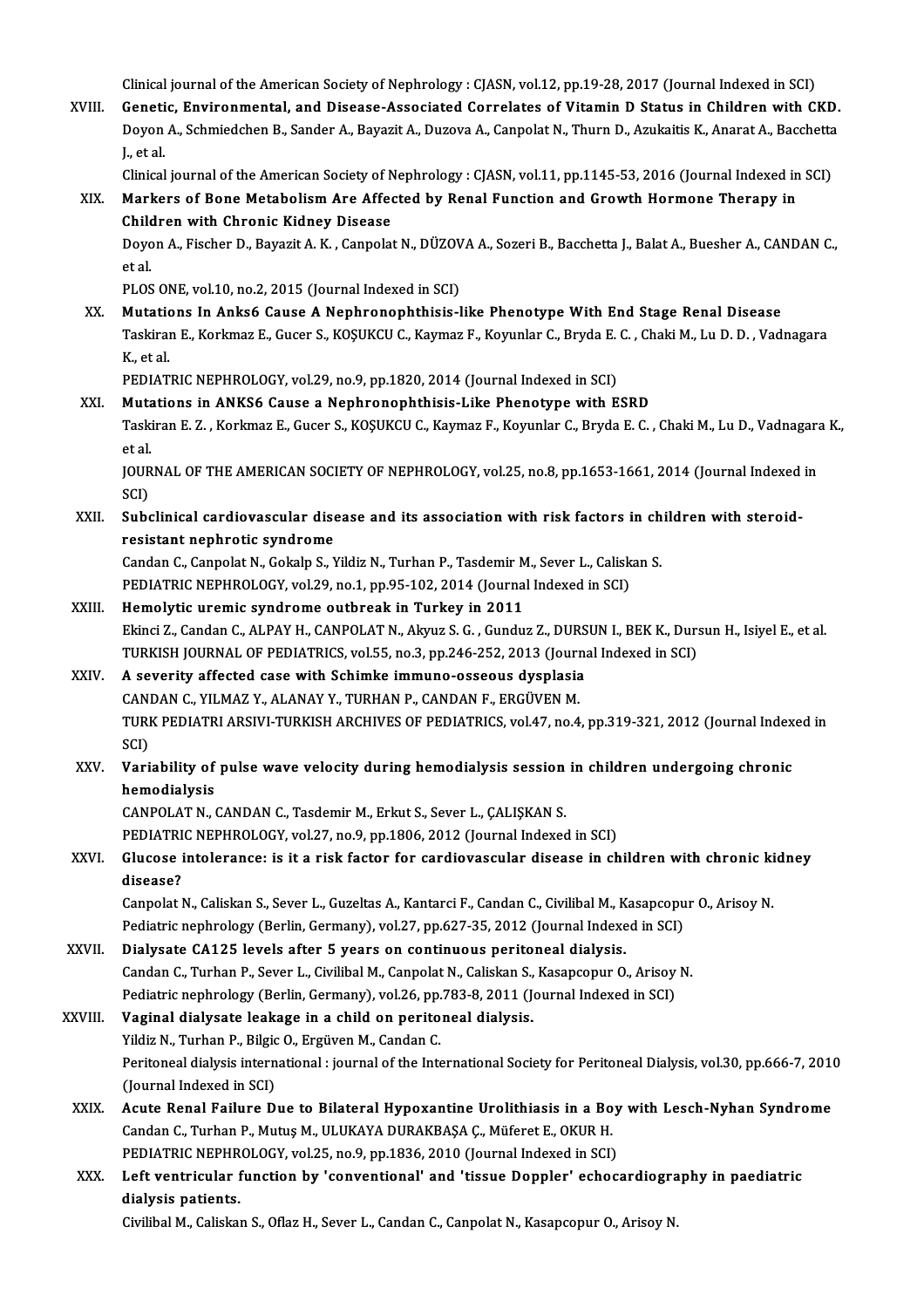Nephrology (Carlton, Vic.), vol.14, pp.636-42, 2009 (Journal Indexed in SCI)<br>Plaad volume manitaring to adjust duy weight in hypertansiye padj

- Nephrology (Carlton, Vic.), vol.14, pp.636-42, 2009 (Journal Indexed in SCI)<br>XXXI. Blood volume monitoring to adjust dry weight in hypertensive pediatric hemodialysis patients. Nephrology (Carlton, Vic.), vol.14, pp.636-42, 2009 (<br>Blood volume monitoring to adjust dry weight<br>Candan C., Sever L., Civilibal M., Caliskan S., Arisoy N. Blood volume monitoring to adjust dry weight in hypertensive pediatric hemo<br>Candan C., Sever L., Civilibal M., Caliskan S., Arisoy N.<br>Pediatric nephrology (Berlin, Germany), vol.24, pp.581-7, 2009 (Journal Indexed in SCI)<br> Candan C., Sever L., Civilibal M., Caliskan S., Arisoy N.<br>Pediatric nephrology (Berlin, Germany), vol.24, pp.581-7, 2009 (Journal Indexed in SCI)<br>XXXII. Progression of coronary calcification in pediatric chronic kidney dis
- Pediatric nephrology (Berlin, Germany), vol.24, pp.581-7, 2009 (Journal Indexed in SCI)<br>Progression of coronary calcification in pediatric chronic kidney disease stage 5.<br>Civilibal M., Caliskan S., Kurugoglu S., Candan C., Progression of coronary calcification in pediatric chronic kidney disease stage<br>Civilibal M., Caliskan S., Kurugoglu S., Candan C., Canpolat N., Sever L., Kasapcopur O., Ariso<br>Pediatric nephrology (Berlin, Germany), vol.24 Civilibal M., Caliskan S., Kurugoglu S., Candan C., Canpolat N., Sever L., Kasapcopur O., Arisoy N.<br>Pediatric nephrology (Berlin, Germany), vol.24, pp.555-63, 2009 (Journal Indexed in SCI)<br>XXXIII. Left ventricular systolic
- Pediatric nephrology (Berlin, Germany), vol.24, pp.555-63, 2009 (Journal Indexed in SCI)<br>Left ventricular systolic and diastolic function and carotid intima-media thickness in pedi<br>dialysis patients.<br>Civilibal M., Oflaz H. Left ventricular systolic and diastolic function and carotid intima-media thickness in pedialysis patients.<br>Civilibal M., Oflaz H., Caliskan S., Candan C., Canpolat N., Pehlivan G., Sever L., Kasapcopur O., Arisoy N.<br>Inter

dialysis patients.<br>Civilibal M., Oflaz H., Caliskan S., Candan C., Canpolat N., Pehlivan G., Sever L., Kasapcopu<br>International urology and nephrology, vol.41, pp.401-8, 2009 (Journal Indexed in SCI)<br>Dissection of the abdom Civilibal M., Oflaz H., Caliskan S., Candan C., Canpolat N., Pehlivan G., Sever L., Kas<br>International urology and nephrology, vol.41, pp.401-8, 2009 (Journal Indexed<br>XXXIV. Dissection of the abdominal aorta in a child with

- Dissection of the abdominal aorta in a child with Takayasu's arteritis.<br>Civilibal M., Sever L., Numan F., Altun G., Ocak S., Candan C., Kasapcopur O., Caliskan S., Cantasdemir M., Arisoy N Dissection of the abdominal aorta in a child with Takayasu's arteritis.<br>Civilibal M., Sever L., Numan F., Altun G., Ocak S., Candan C., Kasapcopur O., Caliskan S., Cantasd<br>Acta radiologica (Stockholm, Sweden : 1987), vol.4 Civilibal M., Sever L., Numan F., Altun G., Ocak S., Candan C., Kasapcopur O., Caliskan S., Cantasdemir M., Ar<br>Acta radiologica (Stockholm, Sweden : 1987), vol.49, pp.101-4, 2008 (Journal Indexed in SCI)<br>XXXV. Traditional
- Acta radiologica (Stockholm, Sweden : 1987), vol.49, pp.101-4, 2008 (Journal Indexed in SCI)<br>Traditional and "new" cardiovascular risk markers and factors in pediatric dialysis pat<br>Civilibal M., Caliskan S., Oflaz H., Seve Traditional and "new" cardiovascular risk markers and factors in pediatric dial<br>Civilibal M., Caliskan S., Oflaz H., Sever L., Candan C., Canpolat N., Kasapcopur O., Bugra Z., A<br>Pediatric nephrology (Berlin, Germany), vol. Civilibal M., Caliskan S., Oflaz H., Sever L., Candan C., Canpolat N., Kasapcopur O., Bugra Z., Arisoy N.<br>Pediatric nephrology (Berlin, Germany), vol.22, pp.1021-9, 2007 (Journal Indexed in SCI)<br>XXXVI. Coronary artery
- Pediatric nephrology (Berlin, Germany), vol.22, pp.1021-9, 2007 (Journal Indexed in SCI)<br>Coronary artery calcifications in children with end-stage renal disease.<br>Civilibal M., Caliskan S., Adaletli I., Oflaz H., Sever L., Coronary artery calcifications in children with end-stage renal disease.<br>Civilibal M., Caliskan S., Adaletli I., Oflaz H., Sever L., Candan C., Canpolat N., Kasapcopur O., K<br>Pediatric nephrology (Berlin, Germany), vol.21, Civilibal M., Caliskan S., Adaletli I., Oflaz H., Sever L., Candan C., Canpolat N., Kasapcopur O., Kuruoglu S., Arisoy N.<br>Pediatric nephrology (Berlin, Germany), vol.21, pp.1426-33, 2006 (Journal Indexed in SCI)<br>XXXVII. Sy
- Pediatric nephrology (Berlin, Germany), vol.21, pp.1426-33, 2<br>Systemic lupus erythematosus due to Epstein-Barr vir<br>acute exacerbation of systemic lupus erythematosus?<br>Kasansonur O, Fraul V, Kutlus S, Candan C, Camsioslu V, Systemic lupus erythematosus due to Epstein-Barr virus or Epstein-Barr virus infection provocating<br>acute exacerbation of systemic lupus erythematosus?<br>Kasapcopur O., Ergul Y., Kutlug S., Candan C., Camcioglu Y., Arisoy N. Rheumatology international, vol.26, pp.765-7, 2006 (Journal Indexed in SCI)

## Articles Published in Other Journals

- rticles Published in Other Journals<br>I. Evaluation of renal injury in children with a solitary functioning kidney Balki<br>Balki H. G. , Turhan P., CANDAN C.<br>TURKIEL ARCHIVES OF REDIATRI Evaluation of renal injury in children with a solitary functioning kidney<br>Balki H. G. , Turhan P., CANDAN C.<br>TURKISH ARCHIVES OF PEDIATRICS, vol.56, no.3, pp.219-223, 2021 (Journal Indexed in ESCI)<br>Temir Aralıklı Kataterin Balki H. G. , Turhan P., CANDAN C.<br>TURKISH ARCHIVES OF PEDIATRICS, vol.56, no.3, pp.219-223, 2021 (Journal Indexed in ESCI)<br>II. Temiz Aralıklı Kateterizasyon Uygulayan Myelodisplazili Çocuklarda Üriner Sistem Enfeksiyonlar
- TURKISH ARCHIVES OF PEDIATRICS, vol.56, no.3, pp.219-223, 2021 (Jou<br>Temiz Aralıklı Kateterizasyon Uygulayan Myelodisplazili Çocukla<br>Albayrak Yıldız Z., Candan C., ARGA M., Turhan P., İşgüven P., Ergüvan M.<br>Türk Podiatri Ar Temiz Aralıklı Kateterizasyon Uygulayan Myelodisplazili Çocuklarda Üriner Sistem Enfeksiyonları<br>Albayrak Yıldız Z., Candan C., ARGA M., Turhan P., İşgüven P., Ergüvan M.<br>Türk Pediatri Arşivi, vol.49, no.1, pp.36-41, 2014 (

### Books&Book Chapters

I. ÇOCUKLARDA HEMODİYALİZ CANDANC.

ÇOCUKLARDA HEMODİYALİZ<br>CANDAN C.<br>in: DİYALİZ AKIL NOTLARI, SERHAN TUĞLULAR, Editor, Güneş Tıp Kitabevleri, İstanbul, pp.239-248, 2016<br>PEDİATRİK NEFROLOJİ (Sevini) CANDAN C.<br>in: DİYALİZ AKIL NOTLARI, SERHAN<br>II. PEDİATRİK NEFROLOJİ (çeviri)

in: DİYALİZ AKIL NOTLARI, SERHAN TUĞLULAR, Editor, Güneş Tıp Kitabevleri, İstanbul, pp.239-248, 2016<br>PEDİATRİK NEFROLOJİ (çeviri)<br>CALISKAN S., CANDAN C., SEVER L., CIVILIBAL M., TAŞDEMIR M., CANPOLAT N., YıLDıZ N., TURHAN PEDİATRİK NEFROLOJİ (çeviri)<br>CALISKAN S., CANDAN C., SEVER L., (<br>İstanbul Tıp Kitabevi, İstanbul, 2015

# İstanbul Tıp Kitabevi, İstanbul, 2015<br>Refereed Congress / Symposium Publications in Proceedings

I. CLINICAL CHARACTERISTICS OF PATIENTS WITH GENETICALLY CONFIRMED ALPORT SYNDROME TOCA OSHATOSS / SYMPOSIAM I ASHOARISM IN ITOCOCAINGS<br>CLINICAL CHARACTERISTICS OF PATIENTS WITH GENETICALLY CONFIRMED ALPORT SYNDROME<br>Ozdemir G., GÜLHAN B., Atayar E., Canpolat N., SÖYLEMEZOĞLU O., ÖZÇAKAR Z. B. , Eroglu F. CLINICAL CHARAC<br>Ozdemir G., GÜLHAN<br>B. K. , SOYLU A., et al.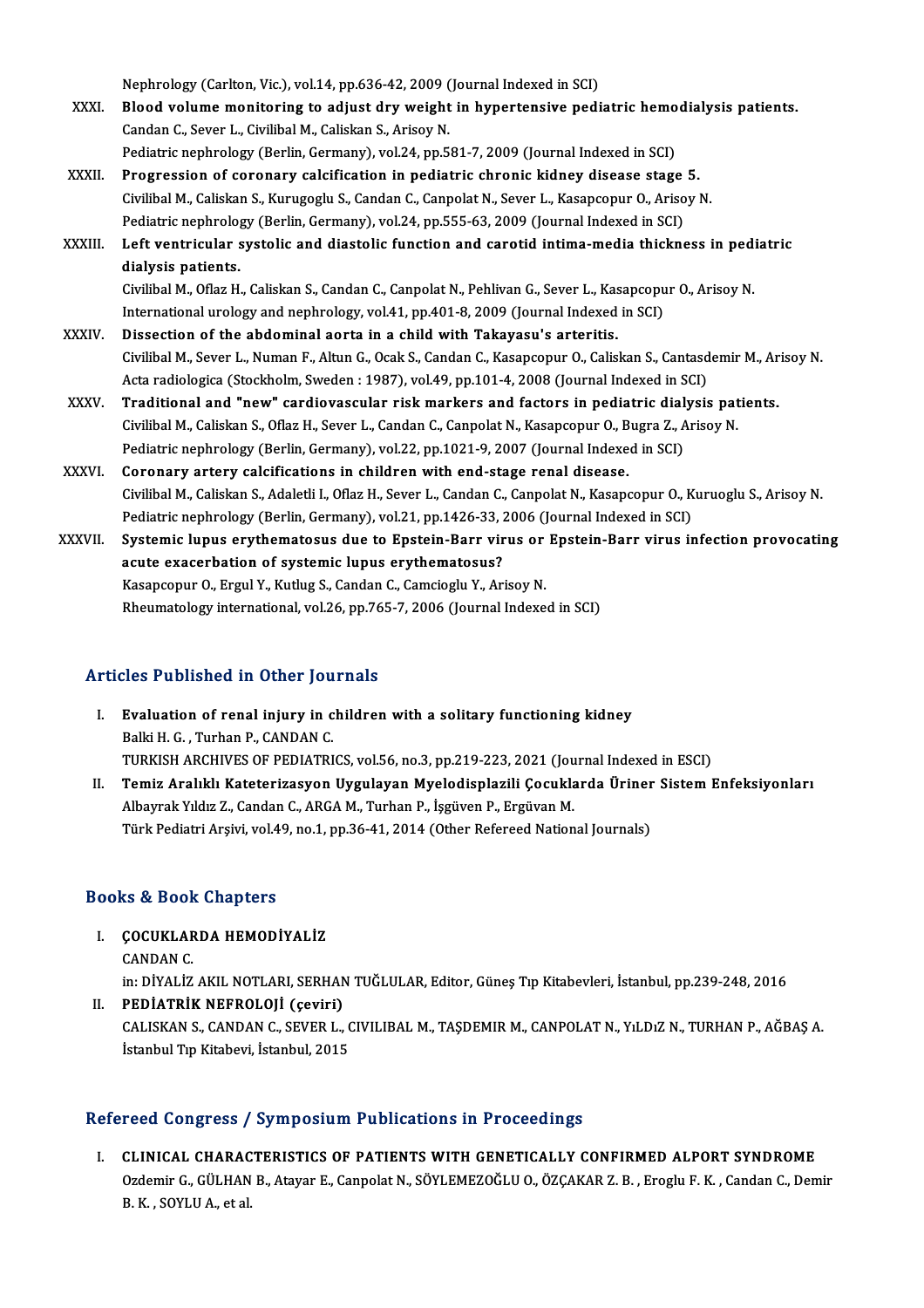57th ERA-EDTA Congress, ELECTR NETWORK, 6 - 09 June 2020, vol.35, pp.359<br>P04.056 . Anoval bomogygous IET122.p I460N (s.1270T>A) mutation

II. P04.056- Anovel homozygous IFT122 p.I460N (c.1379T>A) mutation in Sensenbrenner syndrome: a<br>rare disorder within two cousins. 57th ERA-EDTA Congress, ELECTR NE<br>P04.056- Anovel homozygous IFT<br>rare disorder within two cousins. P04.056- Anovel homozygous IFT122 p.I460N (c.1379T>A) mutation in Sensenbrenner syndrome: a<br>rare disorder within two cousins.<br>AKALIN İ., Elçioğlu N., Görmez Z., CANDAN C., YILMAZ S. N. , Yücetürk B., Demirci H., Turhan P., r<mark>are dis</mark><br>AKALIN<br>M., et al. AKALIN İ., Elçioğlu N., Görmez Z., CANDAN C., YILMAZ S. N. , Yücetürk B., Demirci H., Turhan P., Yükse<br>M., et al.<br>European Conference of Human Genetics 2016, Barcelona, Spain, 21 May 2016, vol.24, no.1, pp.106<br>Primer ve Se M., et al.<br>European Conference of Human Genetics 2016, Barcelona, Spain, 21 May 2016, vol.24, no.1, pp.106<br>III. Primer ve Sekonder Vezikoüreteral Reflüde Tedavi Yöntemlerinin Karşılaştırılması

- European Conference of Human Genetics 2016, Barcelona, Spain, 21 May 2016, vol.24, no.1, pp.10<br>Primer ve Sekonder Vezikoüreteral Reflüde Tedavi Yöntemlerinin Karşılaştırılması<br>Maşrabacı K., ULUKAYA DURAKBAŞA Ç., AKSU B., Ç Primer ve Sekonder Vezikoüreteral Reflüde Tedavi Yöntemlerinin Karşılaştırılması<br>Maşrabacı K., ULUKAYA DURAKBAŞA Ç., AKSU B., Çağlar Oskaylı M., Turhan P., Candan C., OKUR I<br>XXXIII. Ulusal Çocuk Cerrahisi Kongresi, Antalya XXXIII. Ulusal Çocuk Cerrahisi Kongresi, Antalya, Turkey, 28 October 2015, vol.29, no.29, pp.290<br>IV. Primer ve Sekonder Vezikoüreteral Reflüde Tanısal Yöntemlerin Karşılaştırılması
- XXXIII. Ulusal Çocuk Cerrahisi Kongresi, Antalya, Turkey, 28 October 2015, vol.29, no.29, pp.29<br><mark>Primer ve Sekonder Vezikoüreteral Reflüde Tanısal Yöntemlerin Karşılaştırılması</mark><br>Maşrabacı K., ULUKAYA DURAKBAŞA Ç., Mutuş H. Primer ve Sekonder Vezikoüreteral Reflüde Tanısal Yöntemlerin Karşılaştırılması<br>Maşrabacı K., ULUKAYA DURAKBAŞA Ç., Mutuş H. M. , Gülçin N., Candan C., Turhan P., OKUR H.<br>XXXIII. Ulusal Çocuk Cerrahisi Kongresi, Antalya, T Maşrabacı K., ULUKAYA DURAKBAŞA Ç., Mutuş H. M. , Gülçin N., Candan C., Turhan P., OKUR H.<br>XXXIII. Ulusal Çocuk Cerrahisi Kongresi, Antalya, Turkey, 28 October 2015, vol.29, no.29, pp.280<br>V. Tüm Ekzom Dizileme ile Tanı
- XXXIII. Ulus<br><mark>Tüm Ekzor</mark><br>Mutasyon<br>AKALIN İ. N Mutasyon<br>AKALIN İ., YILMAZ S. N. , DEMİRCİ H., SAĞIROĞLU M., YÜKSEL B., CANDAN C.

11. Ulusal Tıbbi Genetik Kongresi, 2014, İstanbul, Turkey, 24 September 2014, pp.132 AKALIN İ., YILMAZ S. N. , DEMİRCİ H., SAĞIROĞLU M., YÜKSEL B., CANDAN C.<br>11.Ulusal Tıbbi Genetik Kongresi,2014, İstanbul, Turkey, 24 September 2014, pp.132<br>VI. İleosistoplasti yöntemiyle yapılan mesane ogmentasyonu ameliya

- 11.Ulusal Tıbbi Genetik Kongresi,2014, İstanbul, Turkey, 24 September 2014, pp.132<br>İleosistoplasti yöntemiyle yapılan mesane ogmentasyonu ameliyatının klinik sonuçları<br>Maşrabacı K., Mutuş M., Kaymakçı A., Sert M., Baş A., İleosistoplasti yöntemiyle yapılan mesane ogmentasyonu ameliyatının klinik :<br>Maşrabacı K., Mutuş M., Kaymakçı A., Sert M., Baş A., Turhan P., Candan C., Ulukaya Dura<br>XXX. Ulusal Çocuk Cerrahisi Kongresi, Ankara, Turkey, 01 Maşrabacı K., Mutuş M., Kaymakçı A., Sert M., Baş A., Turhan P., Candan C., Ulukaya Durakbaşa Ç., OKUR H.<br>XXX. Ulusal Çocuk Cerrahisi Kongresi, Ankara, Turkey, 01 October 2012, vol.26, pp.100<br>VII. Ürodinamik basınç-akı
- XXX. Ulusal Çocuk Cerrahisi Kongresi, Ankara, Turkey, 01 October 2012, vol.26, pp.100<br>Ürodinamik basınç-akım çalışmalarında mesane kaç kez doldurulmalıdır? Maksimal sistom<br>kapasite, detrüsör kasılmaları, kompliyans ve maks Ürodinamik basınç-akım çalışmalarında mesane k<br>kapasite, detrüsör kasılmaları, kompliyans ve ma<br>nonnörojen mesaneli olgularda karşılaştırılması.<br>Mutus H. Sert M. Ulukaya Durakbasa C. Cağlar M. Korl kapasite, detrüsör kasılmaları, kompliyans ve maksimal detrüsör basınçlarının nörojen ve<br>nonnörojen mesaneli olgularda karşılaştırılması.<br>Mutuş H., Sert M., Ulukaya Durakbaşa Ç., Çağlar M., Korkmaz M. F. , Candan C., Baş A

<mark>nonnörojen me</mark><br>Mutuş H., Sert M.,<br>Albayrak S., et al.<br>Podüre 201 Ulus Mutuş H., Sert M., Ulukaya Durakbaşa Ç., Çağlar M., Korkmaz M. F. , Candan (<br>Albayrak S., et al.<br>Pedüro 201 Ulusal Pediatrik Üroloji Kongresi, İzmir, Turkey, 01 April 2010<br>. Ürodinamik Basınc Akım Calısmalarında Masana Kas

Albayrak S., et al.<br>Pedüro 201 Ulusal Pediatrik Üroloji Kongresi, İzmir, Turkey, 01 April 2010<br>VIII. : Ürodinamik Basınç Akım Çalışmalarında Mesane Kaç Kez Doldurulmalıdır? Maksimal Sistometrik<br>Kanasita, Datrüsör Kasıl Pedüro 201 Ulusal Pediatrik Üroloji Kongresi, İzmir, Turkey, 01 April 2010<br>: Ürodinamik Basınç Akım Çalışmalarında Mesane Kaç Kez Doldurulmalıdır? Maksimal Sistome<sup>.</sup><br>Kapasite, Detrüsör Kasılmaları, Kompliyans ve Maksimal Kapasite, Detrüsör Kasılmaları, Kompliyans ve Maksimal Detrüsör Kasılmaları, Kompliyans ve<br>Maksimal Detrüsör Basınçlarının Nörojen ve Nonnörojen Mesaneli Olgularda Karşılaştırılması Kapasite, Detrüsör Kasılmaları, Kompliyans ve Maksimal Detrüsör Kasılmaları, Kompliyans ve<br>Maksimal Detrüsör Basınçlarının Nörojen ve Nonnörojen Mesaneli Olgularda Karşılaştırılması<br>Mutuş M., Sert M., ULUKAYA DURAKBAŞA Ç., M<mark>aksimal Detrü</mark><br>Mutuş M., Sert M.<br>Albayrak Ş., et al.<br>PEDURO 2010, Ul Mutuş M., Sert M., ULUKAYA DURAKBAŞA Ç., Çağlar M., Korkmaz M. F. , Candan C., B.<br>Albayrak Ş., et al.<br>PEDURO 2010, Ulusal Pediatrik Üroloji Kongresi, İzmir, Turkey, 01 April 2010, pp.1<br>Priman Vazikaünataral Pefiü Tedavisin

Albayrak Ş., et al.<br>PEDURO 2010, Ulusal Pediatrik Üroloji Kongresi, İzmir, Turkey, 01 April 2010, pp.1<br>IX. Primer Vezikoüreteral Reflü Tedavisinde Hangi Seçenek? Antibiyotik Profilaksisi ya da Erken Girişim.<br>Mutus M. Yıldı PEDURO 2010, Ulusal Pediatrik Üroloji Kongresi, İzmir, Turkey, 01 April 2010, pp.1<br><mark>Primer Vezikoüreteral Reflü Tedavisinde Hangi Seçenek? Antibiyotik Profilaksisi ya da Erken Girişir</mark><br>Mutuş M., Yıldız N., OKUR H., Ulukaya Primer Vezikoüreteral Reflü Tedavisinde Hangi Seçenek? Antibiyotik F<br>Mutuş M., Yıldız N., OKUR H., Ulukaya Durakbaşa Ç., Tosyalı A. N. , Turhan P., Can<br>27. Ulusal Çocuk Cerrahisi Kongresi, Malatya, Turkey, 01 October 2009, 27. Ulusal Çocuk Cerrahisi Kongresi, Malatya, Turkey, 01 October 2009, pp.186<br>Activities in Scientific Journals

Pamukkale Tıp Dergisi, Publication Committee Member, 2018 - Continues HASEKİ TIP BÜLTENİ, Publication Committee Member, 2014 - Continues

### **Scientific Refereeing**

Scientific Refereeing<br>HASEKİ TIP BÜLTENİ, National Scientific Refreed Journal, May 2017<br>REDIATRICS INTERNATIONAL, SCI Journal,Navember 2016 BEREMATRIC NETERENA<br>PEDIATRICS INTERNI, National Scientific Refreed Journal, Ma<br>PEDIATRIC NEPHROLOCY, SCI Journal, November 2016<br>REDIATRIC NEPHROLOCY, SCI Journal, July 2016 HASEKİ TIP BÜLTENİ, National Scientific Refreed<br>PEDIATRICS INTERNATIONAL, SCI Journal, Noven<br>PEDIATRIC NEPHROLOGY, SCI Journal, July 2016<br>PAMUYYALE TIP DEPCİSİ, National Scientific Befr PEDIATRICS INTERNATIONAL, SCI Journal, November 2016<br>PEDIATRIC NEPHROLOGY, SCI Journal, July 2016<br>PAMUKKALE TIP DERGİSİ, National Scientific Refreed Journal, March 2016<br>PEDIATRIC NEPHROLOCY, SCI Journal, April 2015 PEDIATRIC NEPHROLOGY, SCI Journal, July 2016<br>PAMUKKALE TIP DERGISI, National Scientific Refre<br>PEDIATRIC NEPHROLOGY, SCI Journal, April 2015<br>PENAL FAILUPE, SCI Journal, Marsh 2015 PAMUKKALE TIP DERGİSİ, National Scientil<br>PEDIATRIC NEPHROLOGY, SCI Journal, Apr<br>RENAL FAILURE, SCI Journal, March 2015<br>TÜRK PEDIATRI ARSİVİ, National Scientific PEDIATRIC NEPHROLOGY, SCI Journal, April 2015<br>RENAL FAILURE, SCI Journal, March 2015<br>TÜRK PEDİATRİ ARŞİVİ, National Scientific Refreed Journal, April 2014